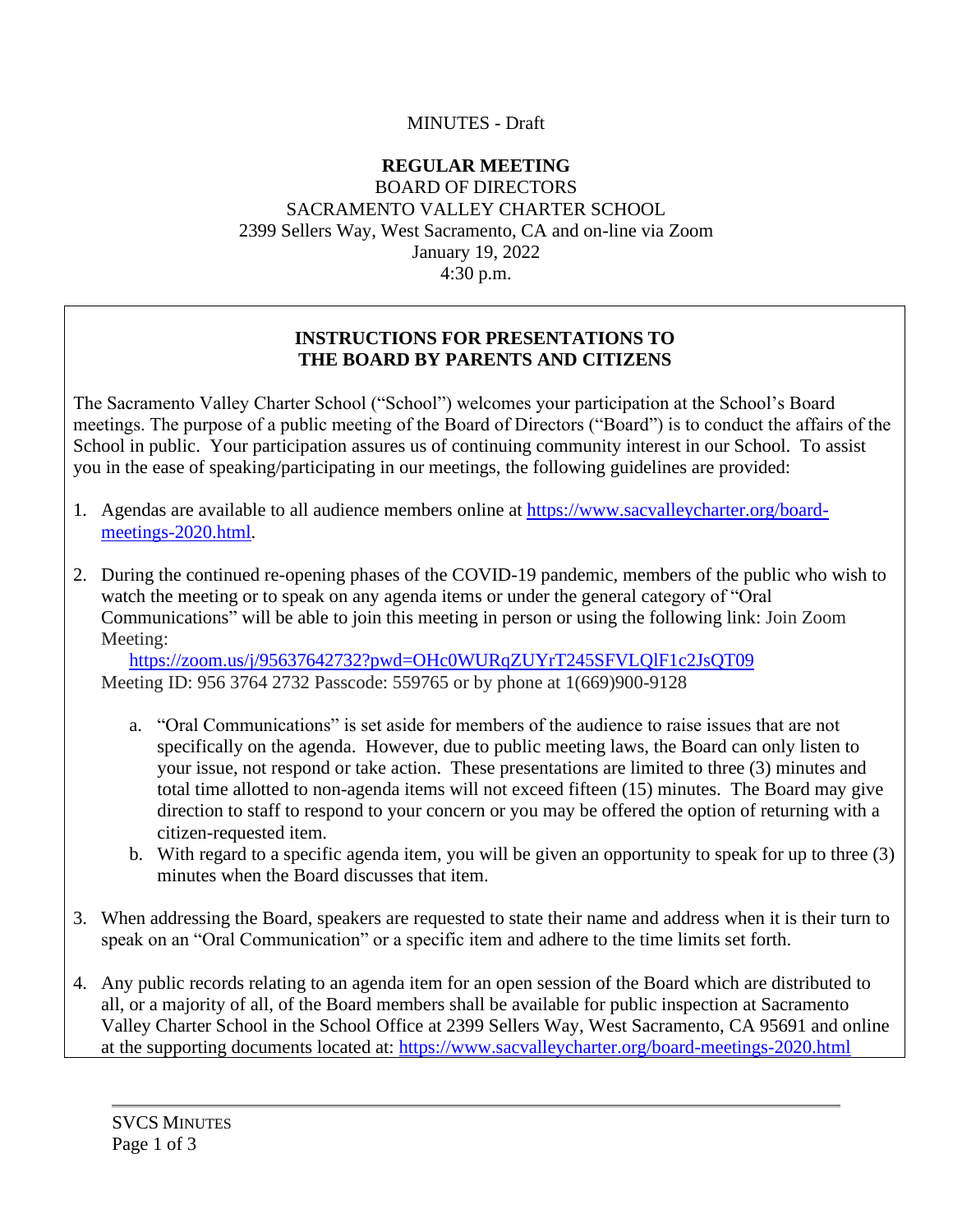## **I. PRELIMINARY**

### **A. CALL TO ORDER**

Meeting was called to order at 4:38PM.

## **B. ROLL CALL**

| Present | Absent                 |
|---------|------------------------|
|         |                        |
|         | $X$ (joined at 5:23PM) |
|         |                        |
|         |                        |
|         |                        |
|         | $X$ (left at 5:32 PM)  |

### **II. OPEN SESSION**

- **III. APPROVED THE MEETING AGENDA** as Motioned by D. Ghuman; Seconded by B. Bhinder and approved by a vote of 3 Ayes, 2 Absent.
- **IV.APPROVED THE MEETING MINUTES:** from the December 8, 2021 Regular Meeting as Motioned by D. Ghuman; Seconded by C. Dhatt and approved by a vote of 3 Ayes, 2 Absent and December 13, 2021 Special Meeting as Motioned by D. Ghuman; Seconded by B. Bhinder and approved by a vote of 3 Ayes, 2 Absent.

## **V. COMMUNICATIONS**

- **A.** ORAL COMMUNICATIONS: Non-agenda items: no individual presentation shall be for more than three (3) minutes\* and the total time for this purpose shall not exceed fifteen (15) minutes. Ordinarily, Board members will not respond to presentations and no action can be taken. However, the Board may give direction to staff following a presentation. \*Persons requiring an interpreter shall receive a maximum of six (6) minutes.
- **B.** FOR INFORMATION: BOARD/STAFF DISCUSSIONS: Board and staff discuss items of mutual interest.
- **VI. CONSENT AGENDA ITEMS:** All matters listed under the consent agenda are considered by the Board to be routine and will be approved/enacted by the Board in one motion in the form listed below. Unless specifically requested by a Board member for further discussion or removed from the agenda, there will be no discussion of these items prior to the Board votes on them.

# **VII. ITEMS SCHEDULED FOR ACTION**

### **A. BUSINESS** (20 minutes)

- 1. Approved Revenue and Expense Reports as Motioned by B. Bhinder; Seconded by D. Ghuman and approved by a vote of 3 Ayes, 2 Absent.
- 2. Approved Resolution #2021-22 004 to extend the option for teleconferencing Board meetings under emergency declarations as Motioned by B. Bhinder; Seconded by C. Dhatt and approved by a vote of 3 Ayes, 2 Absent.